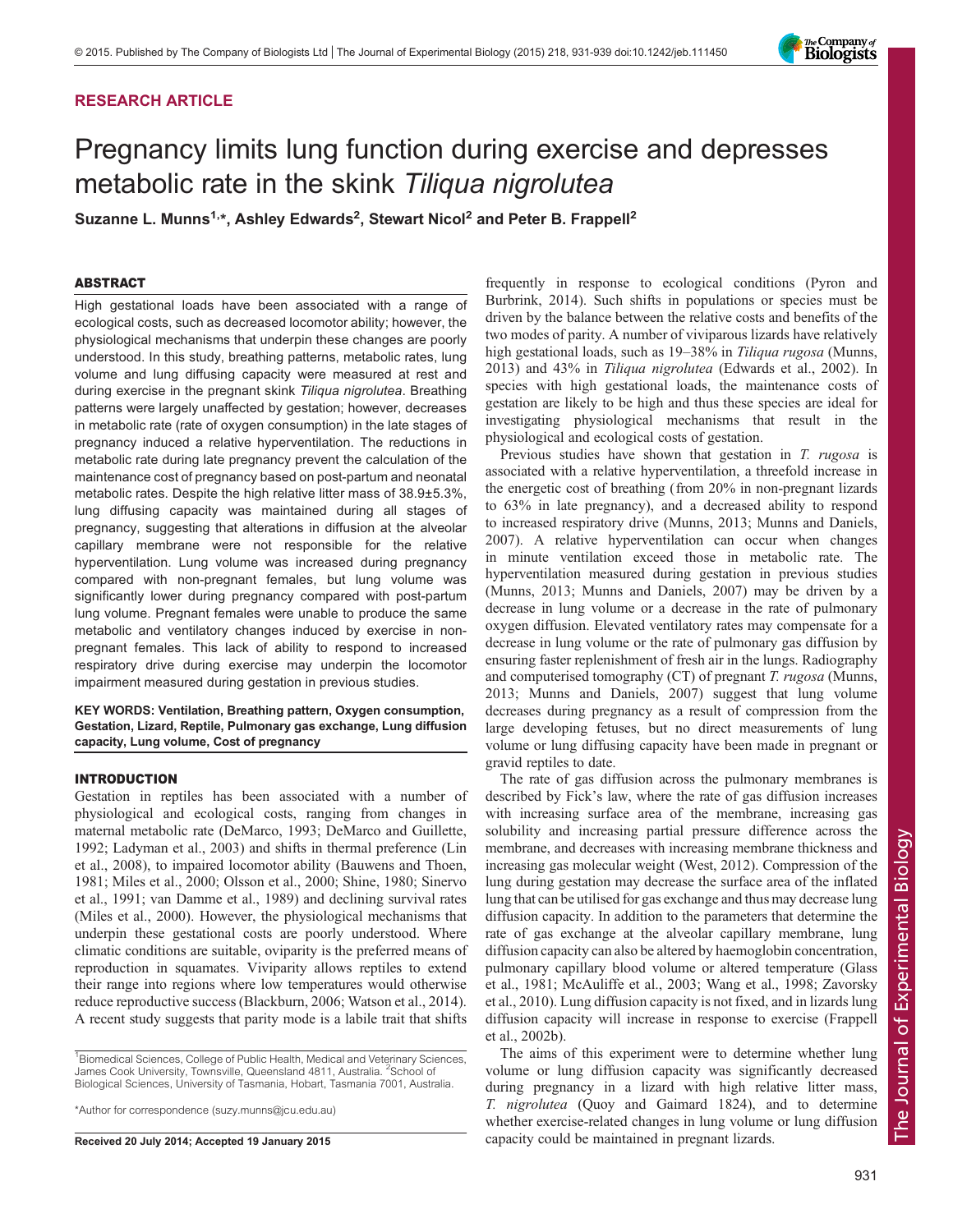| ACRO <sub>2</sub>                              | <b>List of symbols and abbreviations</b>                                                                     |
|------------------------------------------------|--------------------------------------------------------------------------------------------------------------|
| ACR $CO2$                                      | air convection requirement for $O_2$ ( $V_E/V_{O_2}$ )<br>air convection requirement for $CO2$ ( $VF/VCO2$ ) |
| <b>BTPS</b>                                    | body temperature and barometric pressure                                                                     |
|                                                |                                                                                                              |
| $D_{L,CO}$                                     | lung diffusing capacity for carbon monoxide                                                                  |
| f                                              | breathing frequency                                                                                          |
| $F_{O2}$                                       | fraction of $O2$                                                                                             |
| $F_{CO2}$                                      | fraction of CO <sub>2</sub>                                                                                  |
| FE <sub>co<sub>2</sub></sub>                   | fraction of expired CO <sub>2</sub>                                                                          |
| FE <sub>He</sub>                               | fraction of expired helium                                                                                   |
| $FE_{O2}$                                      | fraction of expired O <sub>2</sub>                                                                           |
| $F_{\text{LO}_2}$                              | fraction of inspired CO <sub>2</sub>                                                                         |
| F <sub>He</sub>                                | fraction of inspired helium                                                                                  |
| $F_{\cup_{2}}$                                 | fraction of inspired O <sub>2</sub>                                                                          |
| <b>MCP</b>                                     | metabolic cost of pregnancy                                                                                  |
| $P_{\rm R}$                                    | barometric pressure                                                                                          |
| $P_{H_2O}(30)$                                 | pressure water vapour at 30°C                                                                                |
| <b>PHS</b>                                     | post-hepatic septum                                                                                          |
| <b>RER</b>                                     | respiratory exchange ratio                                                                                   |
| <b>STPD</b>                                    | standard temperature and pressure, dry                                                                       |
| $T_F$                                          | duration of expiration                                                                                       |
| $T_{1}$                                        | duration of inspiration                                                                                      |
| $T_{\text{NVP}}$                               | duration of the breath-hold period                                                                           |
| $\dot{V}_{CO_2}$                               | rate of carbon dioxide production                                                                            |
| $\dot{V}_{E}$                                  | minute ventilation                                                                                           |
| $V_{O_2}$                                      | rate of oxygen consumption                                                                                   |
| $V_{O_2, \text{fetal}}$                        | fetal rate of oxygen consumption                                                                             |
| $V_{O_2, \text{material}}$                     | maternal, fetus-free rate of oxygen consumption                                                              |
| $V_{O_2, \text{neonatal}}$                     | neonatal rate of oxygen consumption                                                                          |
| $V_{O2,non-pregnant}$                          | non-pregnant female rate of oxygen                                                                           |
|                                                | consumption                                                                                                  |
| $\dot{V}_{\mathrm{O}_2, \mathrm{post-partum}}$ | post-partum rate of oxygen consumption                                                                       |
| $\dot{V}_{\rm O_2, total}$                     | pregnant female rate of oxygen consumption                                                                   |
|                                                | (maternal+fetal+MCP)                                                                                         |
| $V_{1}$                                        | lung volume                                                                                                  |
| $V_T$                                          | inspired tidal volume                                                                                        |
| $V_T/T_1$                                      | rate of inspiration                                                                                          |
| $V_{\rm sys}$                                  | volume of the closed breathing system                                                                        |
| $V_{\rm air}$                                  | volume of air                                                                                                |
|                                                |                                                                                                              |

Tiliqua nigrolutea is a large viviparous skink with a distribution in the cool-temperate zones of southeastern Australia [\(Rawlinson,](#page-8-0) [1974](#page-8-0)). In contrast to T. rugosa, an armoured skink that gives birth to one to four large young [\(Munns, 2013](#page-8-0)), T. nigrolutea, has a more compliant, non-armoured body wall and gives birth to five to 17 small young [\(Edwards et al., 2002](#page-8-0)). Tiliqua nigrolutea's more compliant body wall and high number of small offspring are more representative of skinks in general compared with T. rugosa. Female T. nigrolutea display a multiennial reproductive pattern, producing a large gestational load (up to 43%) comprising litters of 8.3±0.68 young [\(Edwards et al., 2002\)](#page-8-0) after 4–4.5 months gestation every 2–3 years [\(Edwards et al., 2002](#page-8-0); [Edwards and](#page-7-0) [Jones, 2001\)](#page-7-0).

# RESULTS

The mean relative litter mass of the six pregnancies was conservatively calculated from combined fetal mass (excluding amniotic fluid) at 39±5% of maternal mass, ranging from 20% to 53% with a mean litter number of 5.6 (range 4–8).

# Resting maternal breathing patterns during gestation

Hyperventilation [increase in the air convection requirements for  $O<sub>2</sub>$  $(ACR O<sub>2</sub>)$  and  $CO<sub>2</sub> (ACR CO<sub>2</sub>)$ ] was measured in the later stages of pregnancy (at 2 and 1 week pre-partum) and at 1 week post-partum and was due to decreases in the rate of  $O_2$  consumption  $(\dot{V}_{O_2})$  and

 $CO<sub>2</sub>$  production  $(\dot{V}_{CO_2})$ ; minute ventilation  $(\dot{V}_{E})$  remained unchanged ([Table 1\)](#page-2-0). The only change in breathing pattern during pregnancy was a decrease in the duration of expiration  $(T_F)$ . Relative to non-pregnant animals, lung volume increased at all stages of pregnancy and during the post-partum period. Lung volume at all pregnancy stages was lower than that at 1 week post-partum. Lung diffusing capacity for carbon monoxide  $(D_{L,CO})$  remained unaltered during pregnancy and the post-partum period [\(Table 1\)](#page-2-0).

## Exercise

Non-pregnant lizards increased inspired tidal volume  $(V_T)$  by 216% during exercise and, as the duration of inspiration  $(T<sub>I</sub>)$  remained unchanged, there was a resulting 178% increase in the rate of inspiration  $(V_T/T_I)$  ([Table 2](#page-2-0)). The duration of the non-ventilatory period  $(T_{\text{NVP}})$  decreased to 60% of resting values, leading to a 170% increase in breathing frequency  $(f)$ . Together, these alterations resulted in an overall increase in  $\dot{V}_{E}$  (357%) during exercise.  $\dot{V}_{O_2}$  and  $\dot{V}_{CO_2}$  increased by 304% and 319%, respectively, and were matched to the increase in  $\dot{V}_{\rm E}$ ; as a result, there was no change in the ACR for either O<sub>2</sub> or CO<sub>2</sub>.  $D_{\text{L,CO}}$  was not altered during exercise, but lung volume increased (127%).

Similar alterations in ventilation and metabolic rate that accompanied exercise in non-pregnant females were observed in early pregnancy (10–12 weeks pre-partum) along with a significant increase in  $D_{L,CO}$ .

One week pre-partum, the exercise-induced alterations in ventilation and metabolic rate were no longer observed, with the only alteration being a 338% increase in  $\dot{V}_{\text{CO}_2}$ . The  $\dot{V}_{\text{E}}$  elevations induced during exercise 1 week pre-partum were approximately half those induced in non-pregnant lizards ([Fig. 1\)](#page-3-0).  $V_T/T_I$  and  $V_T$ elevations were similarly limited to only 75% of non-pregnant values and the exercise-induced increases in  $f$  and  $T_{\text{NVP}}$  were abolished 1 week pre-partum.

# Neonatal metabolic rate

Metabolic rates were calculated from a total of 34 neonates (mass 0.023±0.002 kg) within 24 h of birth. Mean individual  $\dot{V}_{\text{O}_2}$  was 0.030±0.003 ml min<sup>-1</sup> (1.331±0.147 ml min<sup>-1</sup> kg<sup>-1</sup>) and mean individual  $\dot{V}_{\text{CO}_2}$  was 0.039±0.005 ml min<sup>-1</sup> (1.398± 0.330 ml min<sup>-1</sup> kg<sup>-1</sup>), with a mean respiratory exchange ratio (RER) of 0.81±0.04. Mean clutch  $\dot{V}_{\text{O}_2}$  was 0.29±0.04 ml min<sup>-1</sup> and mean clutch  $\dot{V}_{\text{CO}_2}$  was 0.22±0.03 ml min<sup>-1</sup>. Neonatal  $\dot{V}_{\text{O}_2}$  represented 57% of the  $\dot{V}_{\text{O}_2}$  measured 1 week pre-partum.

# **DISCUSSION**

At rest, during the later stages of pregnancy and in the first week post-partum, females developed a relative hyperventilation, increasing both ACR  $O_2$  and ACR  $CO_2$  ([Table 1](#page-2-0)). This relative hyperventilation was not driven by increases in  $\dot{V}_E$  but rather by decreases in  $\dot{V}_{\text{O}_2}$  and  $\dot{V}_{\text{CO}_2}$ . A relative hyperventilation was also measured during the later stages of pregnancy in the closely related T. rugosa [\(Munns, 2013](#page-8-0)). Tiliqua nigrolutea reproduces using lecithotrophic viviparity; most, if not all, of the nutrients required for embryonic development are provided in the egg yolk, which is laid down in the vitellogenic period [\(Bleu et al., 2011\)](#page-7-0), and thus this period is energetically expensive [\(Bonnett et al., 1994;](#page-7-0) [Stewart,](#page-8-0) [1989\)](#page-8-0). Young are born with a residual yolk sac [\(Edwards and Jones,](#page-7-0) [2004\)](#page-7-0), suggesting that the egg yolk provided ample nutritional support for embryonic development. The vitellogenic period in T. nigrolutea begins at emergence in late September–early October and continues until ovulation following mating in November (with parturition occurring in February–March).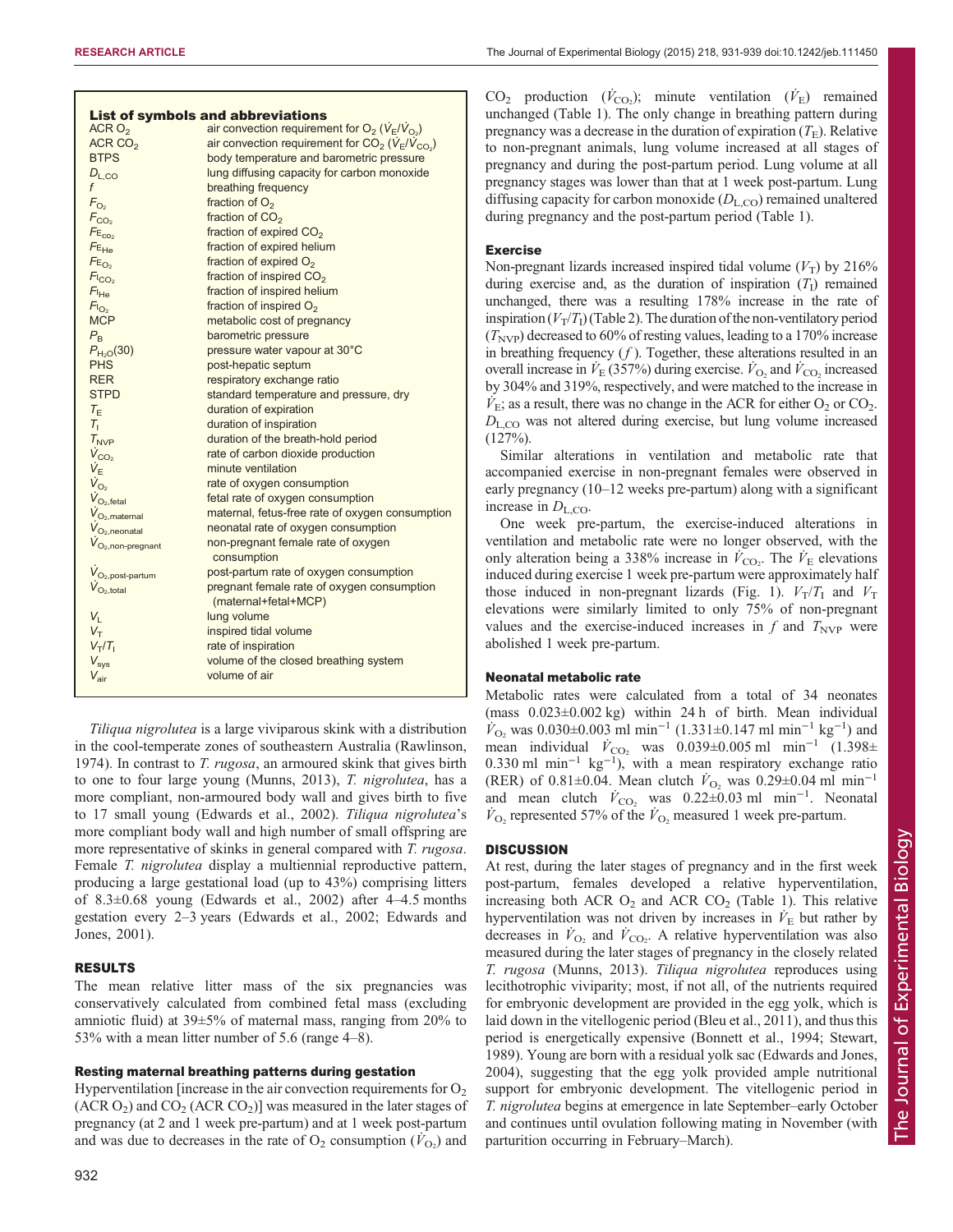<span id="page-2-0"></span>

| Table 1. Resting ventilation and metabolism during pregnancy and post-partum and in non-pregnant females |  |  |  |
|----------------------------------------------------------------------------------------------------------|--|--|--|
|----------------------------------------------------------------------------------------------------------|--|--|--|

|                                                                        | Pre-partum $(N=6)$ |                          |                             |                               |                              |                     |
|------------------------------------------------------------------------|--------------------|--------------------------|-----------------------------|-------------------------------|------------------------------|---------------------|
|                                                                        | $10-12$ weeks      | 3–5 weeks                | 2 weeks                     | 1 week                        | Post-partum (N=6)            | Non-pregnant (N=12) |
| Mass (kg)                                                              | $0.48 \pm 0.03*$   | $0.60 \pm 0.03*$         | $0.61 \pm 0.03*$            | $0.60 \pm 0.03*$              | $0.43 \pm 0.02$ <sup>‡</sup> | $0.54 \pm 0.02$     |
| $T1$ (s)                                                               | $0.96 \pm 0.12$    | $0.98 + 0.14$            | $0.91 \pm 0.08$             | $1.14 \pm 0.13$               | $0.87 \pm 0.14$              | $0.85 \pm 0.07$     |
| $T_{E}$ (s)                                                            | $0.52 \pm 0.05*$   | $0.49 \pm 0.05$ *        | $0.51 \pm 0.05$ *           | $0.44 \pm 0.05*$              | $0.69 + 0.08$                | $0.56 \pm 0.04$     |
| $V_T/T_1$ (ml kg <sup>-1</sup> min <sup>-1</sup> )                     | $5.58 \pm 0.56$    | $5.75 \pm 1.01$          | $6.67 \pm 0.94$             | $7.27 \pm 1.54$               | $5.95 \pm 0.90$              | $6.55 \pm 0.72$     |
| $V_T$ (ml)                                                             | $11.03 \pm 1.34$   | $9.98 + 1.30$            | $9.73 \pm 1.26$             | $13.11 \pm 2.35$              | $11.68 \pm 2.51$             | $9.90 + 0.88$       |
|                                                                        | $6.57 \pm 0.97$    | $6.87 \pm 1.29$          | $5.81 \pm 0.56$             | $7.55 \pm 1.25$               | $6.70 \pm 1.38$              | $6.96 \pm 0.96$     |
| $T_{\text{NVP}}$ (s)<br>$f(\text{min}^{-1})$                           | $8.61 \pm 0.72$    | $8.26 \pm 1.06$          | $8.86 \pm 0.71$             | 7.32±0.88                     | $8.65 \pm 1.07$              | 7.94±0.69           |
| $\dot{V}_{E}$ (ml kg <sup>-1</sup> min <sup>-1</sup> )                 | $91.9 \pm 8.8$     | 79.0±12.5                | $85.1 \pm 14.1$             | $90.5 \pm 16.0$               | $90.2 \pm 12.1$              | $75.1 \pm 6.3$      |
| $\dot{V}_{\text{O}_2}$ (ml kg <sup>-1</sup> min <sup>-1</sup> )        | $1.50 \pm 0.29$ *  | $2.06 \pm 0.25**$        | $1.03 \pm 0.26$             | $0.74 \pm 0.11$ <sup>+</sup>  | $0.77 \pm 0.09$ <sup>‡</sup> | $1.26 \pm 0.14$     |
| $V_{CO_2}$ (ml kg <sup>-1</sup> min <sup>-1</sup> )                    | $1.36 \pm 0.30$    | $1.37 \pm 0.14^{*,+}$    | $0.70 + 0.17$               | $0.51 \pm 0.04^{*,}$          | $0.66 \pm 0.06$              | $0.94 \pm 0.11$     |
| <b>RER</b>                                                             | $0.91 \pm 0.10$    | $0.70 \pm 0.10$          | $0.74 \pm 0.09$             | $0.78 \pm 0.15$               | $0.90+0.12$                  | $0.77 + 0.07$       |
| ACR $O2$                                                               | 76.5±23.0*         | 43.0±11.4*               | $138.0 \pm 60.0^+$          | $129.7 \pm 19.5$ <sup>‡</sup> | $133.9 \pm 36.0^+$           | $67.2 \pm 8.6$      |
| ACR $CO2$                                                              | $93.7 \pm 31.6$    | 62.6±14.3*               | $175.3 \pm 60.4^{\ddagger}$ | $179.5 \pm 33.0^{\ddagger}$   | $139.3 \pm 20.4^{\ddagger}$  | $91.9 \pm 14.0$     |
| $D_{L,CO}$ (ml kg <sup>-1</sup> min <sup>-1</sup> mmHg <sup>-1</sup> ) | $0.016 \pm 0.004$  | $0.020 \pm 0.003$        | $0.019 \pm 0.006$           | $0.017 \pm 0.003$             | $0.017 \pm 0.002$            | $0.016 \pm 0.002$   |
| $V_1$ (ml kg <sup>-1</sup> )                                           | 186.9±25.7*        | 207.2±13.7* <sup>†</sup> | $226.6 \pm 16.4^{*,1}$      | $218.5 \pm 20.4***$           | $282.4 \pm 22.4^{\ddagger}$  | 154.8±6.8           |

Data shown are means±s.e. Bold indicates a significant difference relative to the post-partum period (1 week post-partum; \*Dunnett's test) and/or relative to nonpregnant females (‡ Dunnett's test).

 $D_{\text{L,CO}}$  has rarely been measured in reptiles at rest or during activity [\(Table 3](#page-3-0)), and has not been measured during gestation in any reptile to our knowledge.  $D_{L,CO}$  measured in T. nigrolutea in this study was lower than previously measured in lizards ([Frappell](#page-8-0) [et al., 2002a,b; Glass et al., 1981\)](#page-8-0) but this result is not surprising considering that the varanid lizards measured to date have multicameral (multi-chambered) lungs ([Perry, 1989](#page-8-0)). These multicameral lungs have increased internal compartmentalisation, and hence surface area [\(Perry, 1989](#page-8-0)), and may be capable of much higher rates of gas diffusion than the single-chambered (unicameral) lungs in T. nigrolutea. Some unicameral lungs have decreased barrier thickness, as a result of bulging capillaries, which increases rates of gas diffusion; however, it has not been determined whether this anatomical feature is present in T. nigrolutea lungs. The low  $D_{L,CO}$  measured in the poorly compartmentalised unicameral lungs in this study parallels the low calculated morphometric diffusing capacity found in other unicameral lizard lungs ([Perry,](#page-8-0) [1993](#page-8-0); [Perry et al., 1994\)](#page-8-0).  $D_{L,CO}$  was maintained through pregnancy in T. nigrolutea, remained unaltered in the post-partum period and was no different from that of non-pregnant females (Table 1). The maintenance of  $D_{L,CO}$  during pregnancy suggests that the relative hyperventilation was not induced by decreases in diffusion at the gas exchange surface.

The lungs of most terrestrial reptiles are 3–5 times larger than the lungs of similarly sized mammals, but have only about 10% of the surface area [\(Perry, 1993\)](#page-8-0). The lungs in skinks and other squamates are large and unicameral [\(Perry, 1983](#page-8-0); [Perry and Duncker, 1978\)](#page-8-0). Branching of the muscular trabeculae and deepening of the associated pulmonary parenchyma creates a honey-comb-like appearance. This parenchyma is termed faveolar, and the associated air spaces, faveoli [\(Duncker, 1978\)](#page-7-0). The caudal portions of the lung have significantly less partitioning [\(Perry and Duncker, 1978](#page-8-0)), larger faveolar units and significantly less vascularisation compared with the cranial portions [\(Perry, 1983](#page-8-0)). This pattern of lung architecture is seen in T. nigrolutea [\(Fig. 2](#page-4-0)). It has been proposed that the caudal, less partitioned regions of the lung in squamates act like bellows, moving air throughout the lungs during non-ventilatory periods, rather than being used as a gas exchange surface ([Donnelly and Woolcock, 1977;](#page-7-0) [Spragg et al.,](#page-8-0) [1980\)](#page-8-0). Airflow in reptilian lungs was previously thought to be tidal, but recent evidence from avian, crocodilian, varanid and iguana lungs demonstrates that unidirectional airflow is used and that this trait may be plesiomorphic for Archosauria ([Cieri et al., 2014](#page-7-0); [Farmer and](#page-8-0) [Sanders, 2010; Schachner et al., 2014, 2013\)](#page-8-0) but airflow patterns are yet to be determined in skinks. Large lung volumes in heterogeneously partitioned lungs may also act to reduce the work of breathing, and serve non-respiratory functions such as buoyancy,

| Table 2. Pair-wise percentage change in ventilation and metabolism (exercise compared with rest) at each stage of pregnancy |  |  |  |
|-----------------------------------------------------------------------------------------------------------------------------|--|--|--|
|-----------------------------------------------------------------------------------------------------------------------------|--|--|--|

|                      | Pre-partum $(N=6)$ |                  |                  |                  |                   |                       |
|----------------------|--------------------|------------------|------------------|------------------|-------------------|-----------------------|
|                      | $10 - 12$ weeks    | 3-5 weeks        | 2 weeks          | week             | Post-partum (N=6) | Non-pregnant $(N=12)$ |
| $T_{\rm L}$          | $125.9 \pm 21.2$   | 106.80±24.1      | $120.5 \pm 8.5$  | $111.2 \pm 12.2$ | 157.6±35.5        | $115.5 \pm 11.2$      |
| $T_{\rm E}$          | 102.6±42.5         | 130.0±27.9       | 144.0±14.3       | $110.6 \pm 8.4$  | 162.7±24.8        | 152.5±13.4            |
| $V_T/T_1$            | 269.3±24.8         | 144.6±23.2       | 151.6±15.0       | $144.4 \pm 26.5$ | 205.3±27.4        | 178.2±13.9            |
| $V_T$                | 566.4±70.0         | $127.3 \pm 24.2$ | 185.6±25.5       | $168.2 \pm 38.5$ | 337.7±98.3        | 216.4±42.5            |
| $T_{\text{NVP}}$     | 64.2±13.4          | 138.6±33.6       | 78.8±6.6         | $109.7 \pm 11.7$ | $53.1 \pm 6.5$    | $60.8 + 9.0$          |
|                      | 118.9±18.7         | $90.5 \pm 21.9$  | $113.5 \pm 6.1$  | $91.8 \pm 8.9$   | 138.8±16.2        | 170.3±17.3            |
| $\dot{V}_{\text{E}}$ | 652.8±116.3        | 126.8±42.2       | $216.7 \pm 36.1$ | $153.7 \pm 36.5$ | 425.0±90.6        | 357.2±77.3            |
| $V_{\text{O}_2}$     | 614.0±105.7        | 213.4±45.5       | 182.7±49.00      | $271.2\pm 65.9$  | 603.9±113.6       | $304.3 \pm 33.9$      |
| $\dot{V}_{CO_2}$     | 801.6±225.2        | 244.8±54.3       | 232.6±43.8       | 337.9±93.9       | 625.5±150.6       | 319.5±32.1            |
| <b>RER</b>           | 122.8±15.9         | $126.5 \pm 27.3$ | $139.3 \pm 14.0$ | $151.7 \pm 59.4$ | $101.5 \pm 13.2$  | $111.9 + 9.4$         |
| ACR $O2$             | $107.4 \pm 11.1$   | 66.8±24.6        | 133.5±18.8       | $60.3 \pm 14.7$  | 72.4±10.5         | $169.3 \pm 73.1$      |
| ACR CO <sub>2</sub>  | $92.3 \pm 12.8$    | $51.2 \pm 12.1$  | $95.3 + 9.5$     | $61.5 \pm 17.5$  | 72.6±7.6          | $135.4 \pm 43.8$      |
| $D_{L,CO}$           | 240.8±61.6         | $130.3 \pm 13.6$ | 113.6±17.54      | $125.3 \pm 23.3$ | 112.0±24.7        | 157.8±28.5            |
| $V_{\perp}$          | 177.2±19.9         | $137.4 \pm 17.2$ | $115.8 \pm 7.7$  | $111.2 \pm 7.7$  | $105.2 \pm 12.9$  | 127.0±11.0            |

Data shown are means±s.e. Bold indicates a significant difference compared with rest (paired t-tests).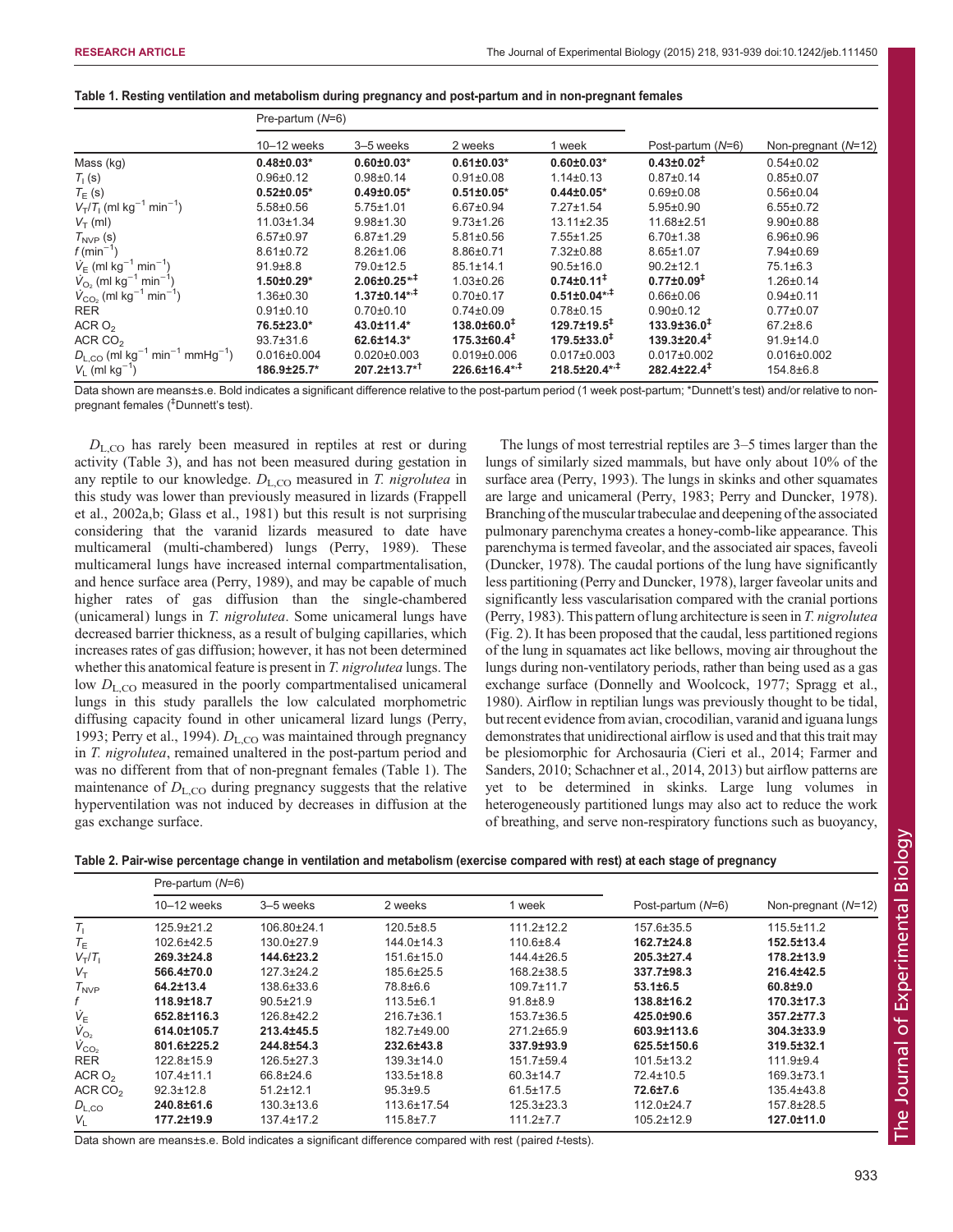<span id="page-3-0"></span>

Fig. 1. Changes in ventilation and metabolism during pregnancy (pre-partum), post-partum (PP) and in non-pregnant females (NP) at rest and during exercise.  $V_T$ , inspired tidal volume;  $f$ , breathing frequency;  $\dot{\mathsf{V}}_\mathsf{E}$ , minute ventilation;  $\dot{\mathsf{V}}_\mathrm{O_2}$ , rate of oxygen consumption. Data are means±s.e., N=6 pregnant females, N=12 non-pregnant females. \*Significant difference between rest and exercise, ‡ significant difference relative to the post-partum period, <sup>§</sup>significant difference relative to non-pregnant females.

locomotory purposes, vocalization and behavioural displays (reviewed in [Perry, 1983\)](#page-8-0). Thus, in heterogeneously partitioned lungs, lung volume may not be directly correlated to metabolic demand and  $D_{\text{L},\text{CO}}$  may not be directly related to lung surface area [\(Perry, 1983](#page-8-0)).

During pregnancy in the closely related T. rugosa, lung compression is most prominent in radiographs and CT images in the caudal, non-respiratory portions of the lungs, and extends more anteriorly as pregnancy progresses [\(Munns, 2013](#page-8-0)). Reductions in surface area in the caudal region of the lung, as a result of compression by the developing embryos, may not have a significant detrimental effect on  $D_{L,CO}$  given that this area of the lung is poorly perfused, has faveolar units with significantly lower surface area to volume ratio and is unlikely to be used as a primary gas exchange surface. Compression of the caudal regions of the lung may decrease perfusion to that area (because of the collapse of blood vessels and the resulting increased pulmonary capillary resistance) and thus may act to redirect blood and increase perfusion to the gas exchange

| Table 3. $D_{L,CO}$ values for reptiles measured to date |  |
|----------------------------------------------------------|--|
|                                                          |  |

| <b>Species</b>                     | $D_{\rm L,CO}$<br>(ml kg <sup>-1</sup> min <sup>-1</sup> mmHg <sup>-1</sup> ) | Temperature (°C) | Reference                |
|------------------------------------|-------------------------------------------------------------------------------|------------------|--------------------------|
| Lizards                            |                                                                               |                  |                          |
| Tiliqua nigrolutea (non-pregnant)  | $0.016 \pm 0.002$                                                             | 30               | This study               |
| Tiliqua nigrolutea (non-pregnant)* | $0.021 \pm 0.004$                                                             | 30               | This study               |
| Varanus mertensi                   | $0.116 \pm 0.027$                                                             | 35               | (Frappell et al., 2002a) |
| Varanus mertensi*                  | $0.12 \pm 0.032$                                                              | 35               | (Frappell et al., 2002a) |
| Varanus qouldi                     | $0.061 \pm 0.023$                                                             | 35               | (Frappell et al., 2002b) |
|                                    | $0.133 \pm 0.066$                                                             | 35               |                          |
| Varanus gouldi*                    |                                                                               | 35               | (Frappell et al., 2002b) |
| Varanus spenceri                   | $0.026 \pm 0.013$                                                             |                  | (Frappell et al., 2002b) |
| Varanus spenceri*                  | $0.117 \pm 0.052$                                                             | 35               | (Frappell et al., 2002b) |
| Varanus exanthematicus             | 0.027                                                                         | $17 - 19$        | (Glass et al., 1981)     |
| Varanus exanthematicus             | $0.059 \pm 0.006$                                                             | $22 - 25$        | (Glass et al., 1981)     |
| Varanus exanthematicus             | $0.075 \pm 0.008$                                                             | $35 - 37$        | (Glass et al., 1981)     |
| Tupinambis tequixin                | $0.04 \pm 0.01$                                                               | $22 - 25$        | (Glass et al., 1981)     |
| Chelonians                         |                                                                               |                  |                          |
| Caretta caretta                    | $0.11 \pm 0.03$                                                               | 25               | (Lutcavage et al., 1987) |
| Pseudemys scripta elegans          | 0.033                                                                         | $20 - 23$        | (Crawford et al., 1976)  |
| Testudo gracea                     | 0.068                                                                         | $20 - 23$        | (Crawford et al., 1976)  |
| Chelonia mydas                     | $0.043 \pm 0.009$                                                             | 25               | (Gatz et al., 1979)      |

\*Measurements taken during exercise.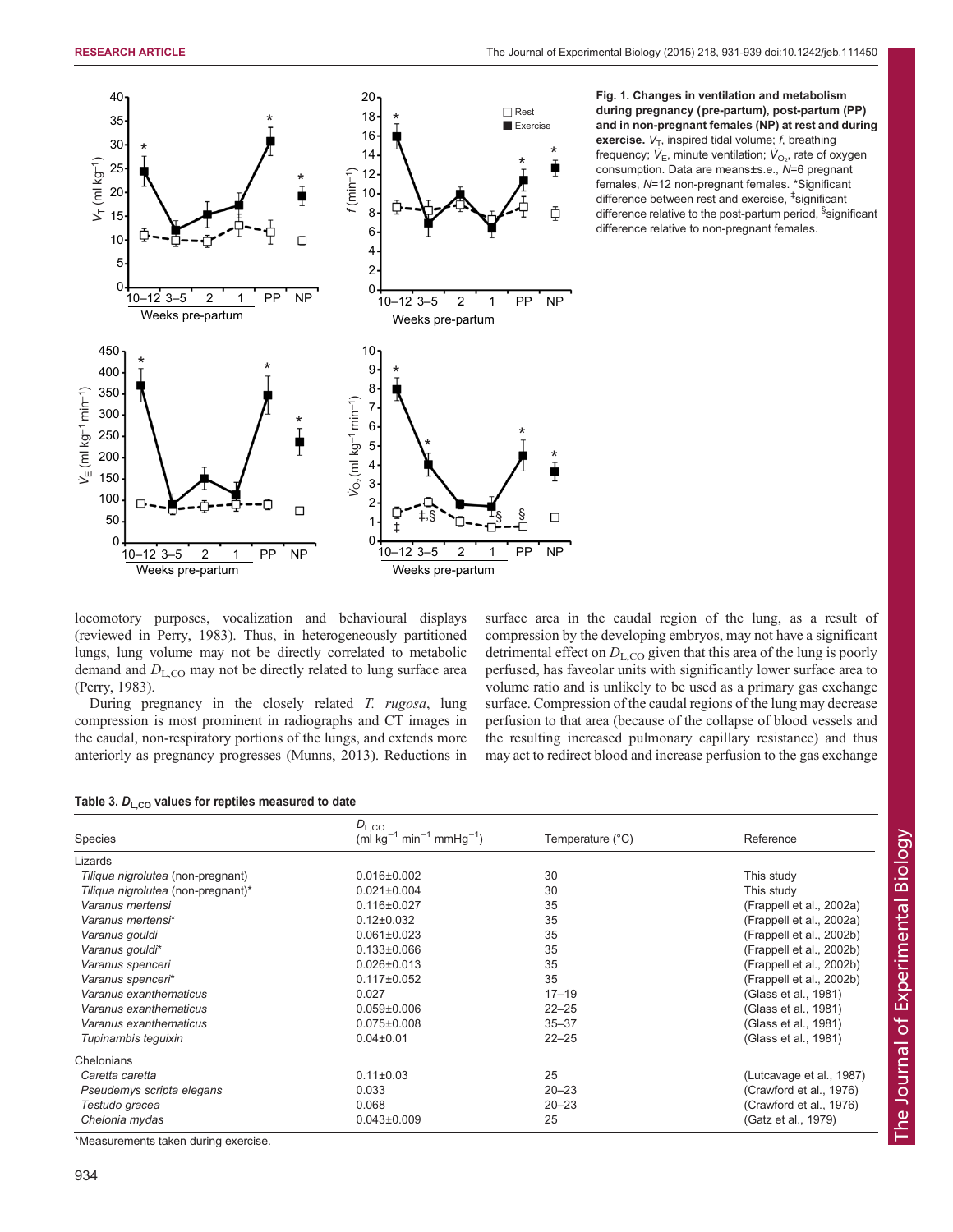<span id="page-4-0"></span>

Fig. 2. Unicameral lungs of adult Tiliqua nigrolutea. Dissected lungs were obtained from an injured lizard donated by a member of the public. The cranial portion of the lung (left of image) has smaller faveolar units and increased perfusion relative to the caudal portion of the lung, which has significantly larger faveolar units and is relatively poorly perfused.

surfaces in the cranial portion of the lung. As a result, blood flow may be increased to the smaller faveolar units, which have a higher surface area to volume ratio and are better able to maintain total lung  $D_{L,CO}$  in the face of caudal lung compression. Thus, during pregnancy, compression of the caudal lung may redistribute both air and blood in the lung, improving ventilation perfusion matching in the gas exchange regions of the otherwise compressed lung and thus  $D_{\text{L,CO}}$  may be maintained.

Lung volume was significantly decreased across all stages of pregnancy compared with post-partum females, but was significantly increased relative to non-pregnant females [\(Table 1](#page-2-0)). The duration of expiration was decreased during pregnancy compared with post-partum females, suggesting that expiratory braking may, at least in part, be responsible for the increase in lung volume. The caudal non-respiratory regions of the squamate lung are collapsed during normal breathing but can be inflated, for example, in behavioural defence displays ([Duncker,](#page-7-0) [2004](#page-7-0)). Thus, there may be significant potential to increase functional lung volume by increasing airflow into caudal regions of the lung and expanding the bellows-like folds. Increases in lung volume were measured in T. *nigrolutea* not only during pregnancy but also during exercise in non-pregnant lizards and during the early pregnancy period ([Table 2\)](#page-2-0). It is possible that the existing redundancy in lung volume afforded by the bellows-like caudal lung folds was exploited in the mid- to late stages of pregnancy at rest and that during exercise no further increases in lung volume could be produced.

The increases in lung volume measured in T. *nigrolutea* during pregnancy are unlikely to be replicated in lizards with armoured body walls and thus lower body wall compliance, such as the closely related T. rugosa. The non-armoured T. nigrolutea, like most lizards, has a highly compliant body wall ([Perry and Duncker,](#page-8-0) [1978](#page-8-0)) and significant thoraco-abdominal expansion can be measured during pregnancy. Tiliqua nigrolutea has a similar relative litter mass to T. rugosa but produces many small 12–29 g offspring (this study) in comparison to T. rugosa's one to three, 80–110 g offspring ([Munns, 2013\)](#page-8-0). These small offspring of T. nigrolutea may be better able to disperse around large internal organs compared with the very large offspring produced by T. rugosa, and this, combined with the more compliant body wall that is better able to expand to accommodate the increasing embryonic load, may result in less lung compression during pregnancy in T. nigrolutea and thus may have resulted in the smaller number of breathing pattern alterations that were measured during late pregnancy at rest.

Lung compression can also be induced by removal of the posthepatic septum (PHS) in Tegu lizards. The PHS of teiioids divides the body cavity into a pleurohepatic cavity, containing the lungs and liver, and a peritoneal cavity, containing the remaining visceral organs [\(Klein et al., 2000](#page-8-0)). The PHS ensures a minimal space for the lungs and prevents the viscera from moving cranially during exercise or digestion ([Klein et al., 2003a,b, 2006\)](#page-8-0). Surgical removal of the PHS in the Tegu Tupinambis merianae causes the lungs to be displaced cranially and dorsally by the stomach and intestines ([Klein et al., 2003a\)](#page-8-0), resulting in lower resting  $\dot{V}_E$  and  $\dot{V}_{\text{O}_2}$  and an impaired ability to increase  $V_T$  during treadmill exercise [\(Klein et al., 2003b](#page-8-0)). Skinks, such as T. nigrolutea and T. rugosa, do not possess a PHS and thus do not have the ability to limit cranial organ displacement during exercise, digestion or the high gestational loads found in late pregnancy. Compression of the lungs during late pregnancy, in this study, shows similar impairments to  $V<sub>T</sub>$  during exercise compared with the lung compression due to visceral organ displacement in Tegu lizards [\(Klein et al., 2003b\)](#page-8-0). The lung volume reductions induced by PHS removal in Tegu lizards decreased pulmonary dead space but did not alter the volume and surface area of the gas exchange tissues, and thus it was hypothesised that the  $D_{\text{L,CO}}$  would be unaffected [\(Klein et al., 2003b](#page-8-0)).

Exercise induced significant alterations in a number of breathing pattern parameters [\(Table 2,](#page-2-0) [Fig. 1\)](#page-3-0). A similar pattern of increasing f,  $V_T$ ,  $V_T/T_L$ ,  $\dot{V}_E$ ,  $\dot{V}_{O_2}$  and  $\dot{V}_{CO_2}$  and decreasing  $T_{NVP}$  in response to exercise has been found in other lizards ([Bennett and Hicks, 2001](#page-7-0); [Frappell et al., 2002a; Hicks et al., 2000](#page-8-0); [Munns et al., 2004](#page-8-0); [Wang](#page-8-0) [et al., 1997\)](#page-8-0). Exercise-induced elevations in parameters such as f (1.7-fold) and  $\dot{V}_{\rm E}$  (3.5-fold) were lower in *T. nigrolutea* than those measured (2.5- to 10.5-fold increases in f and 4- to 24-fold increases in  $\dot{V}_{\rm E}$ ) in other more aerobic lizards such as varanids [\(Bennett and Hicks, 2001;](#page-7-0) [Frappell et al., 2002b](#page-8-0); [Munns et al.,](#page-8-0) [2004](#page-8-0); [Wang et al., 1997](#page-8-0)), but given the less active lifestyle of the Tiliqua genus [\(Kerr and Bull, 2006](#page-8-0)), this result is not surprising. The exercise-induced increases in ventilation and metabolic rate measured in non-pregnant females were not maintained in pregnant lizards especially in the mid- to late stages of pregnancy. During late pregnancy, the increase in  $\dot{V}_E$  during exercise was only half that achieved by non-pregnant females, and pregnant females were unable to decrease  $T_{\text{NVP}}$  or increase f in response to exercise. Tiliqua rugosa also demonstrated a reduced ability to respond to increased respiratory stimuli (in the form of inhalation of hypoxic hypercapnia or hypercapnic gas) during pregnancy ([Munns, 2013; Munns and Daniels, 2007\)](#page-8-0). A reduced ability for pregnant lizards to respond to stimuli that would normally increase ventilation may be one of the main mechanisms that underpins the decrease in sprint speed and locomotor endurance in pregnant lizards ([Bauwens and Thoen, 1981;](#page-7-0) [Miles](#page-8-0) [et al., 2000; Olsson et al., 2000](#page-8-0); [Shine, 1980](#page-8-0); [Sinervo et al., 1991](#page-8-0); [van Damme et al., 1989\)](#page-8-0).

 $\dot{V}_{\text{O}_2}$  measured during gestation ( $\dot{V}_{\text{O}_2$ , total) represents maternal fetus-free  $\dot{V}_{\text{O}_2}$  ( $\dot{V}_{\text{O}_2, \text{material}}$ ) plus fetal  $\dot{V}_{\text{O}_2}$  ( $\dot{V}_{\text{O}_2, \text{ fetal}}$ ) and any metabolic cost associated with maintaining the pregnancy (MCP) [\(Robert and Thompson, 2000a\)](#page-8-0). In previous studies, it has been assumed that either non-pregnant  $\dot{V}_{\text{O}_2}(\dot{V}_{\text{O}_2,non-pregnant})$  or  $\dot{V}_{\text{O}_2}$  postpartum ( $\dot{V}_{\text{O}_2, \text{post-partum}}$ ) can be used as a proxy for  $\dot{V}_{\text{O}_2, \text{material}}$ , and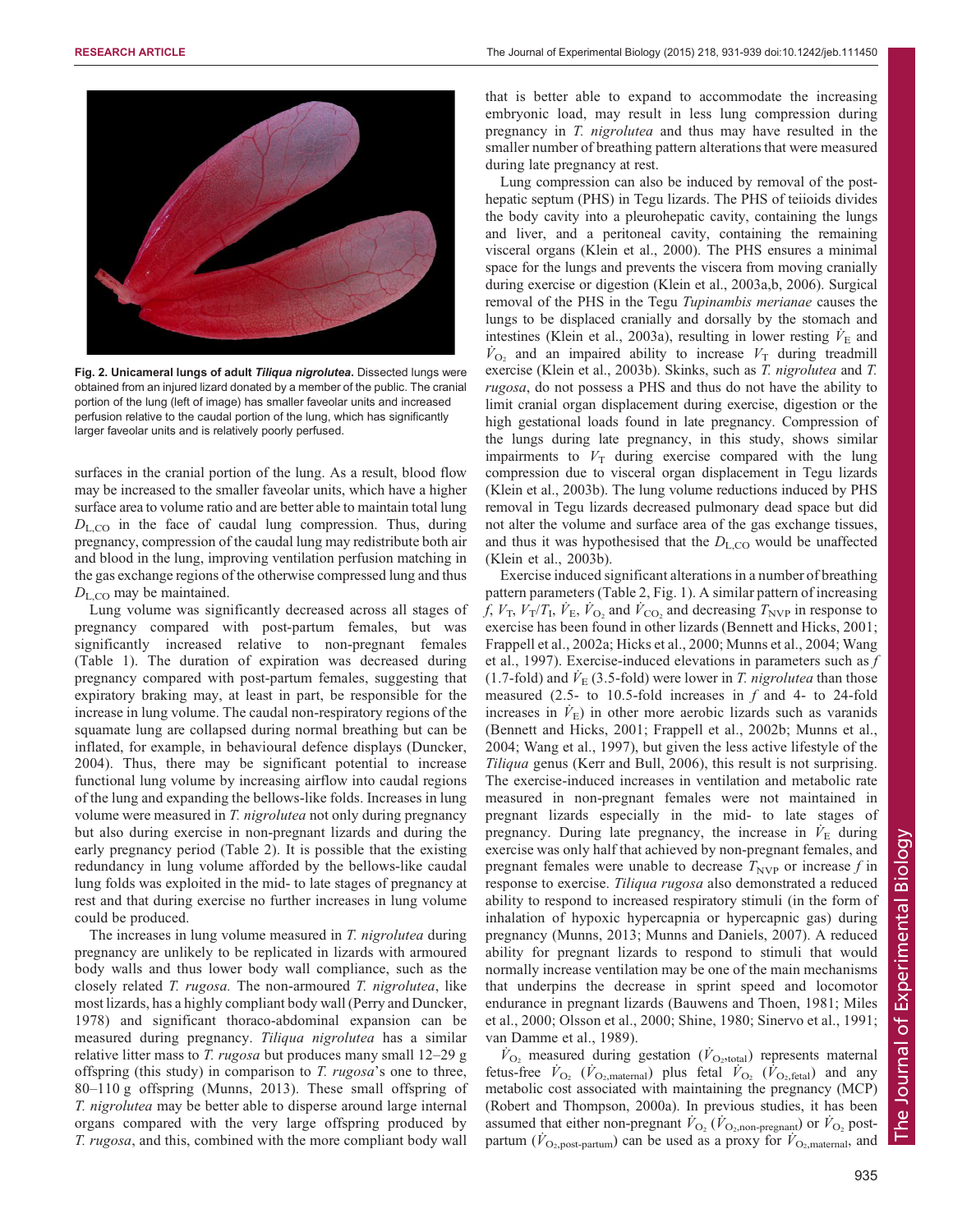that neonatal  $\dot{V}_{\text{O}_2}(\dot{V}_{\text{O}_2,\text{neonatal}})$  can be used as a proxy for  $\dot{V}_{\text{O}_2,\text{fetal}}$ . MCP can then be calculated by:

$$
MCP = \dot{V}_{\text{O}_2, total} - \dot{V}_{\text{O}_2, non-pregnant}} - \dot{V}_{\text{O}_2, no natural}
$$
 (1)

or

$$
MCP = \dot{V}_{\text{O}_2, total} - \dot{V}_{\text{O}_2, post-partum} - \dot{V}_{\text{O}_2, neonatal}. \tag{2}
$$

In contrast,  $\dot{V}_{\text{O}_2,\text{total}}$  1 week pre-partum and  $\dot{V}_{\text{O}_2,\text{post-partum}}$  were significantly lower than  $\dot{V}_{\text{O}_2, \text{non-pregnant}}$  in this study, suggesting that  $\dot{V}_{\text{O}_2,\text{material}}$  was depressed from late gestation to shortly after parturition. Thus, for T. nigrolutea, the above calculations would yield a MCP less than zero. Assuming that  $\dot{V}_{\text{O}_2,\text{neonatal}} = \dot{V}_{\text{O}_2,\text{ftal}}$ , and that MCP=0, then  $\dot{V}_{\text{O}_2,\text{material}}$  can be estimated for *T. nigrolutea* by  $\dot{V}_{\text{O}_2,\text{total}} - \dot{V}_{\text{O}_2,\text{neonatal}}$ , yielding an estimated  $\dot{V}_{\text{O}_2,\text{material}}$  of 0.22± 0.05 ml min<sup>-1</sup> (Fig. 3). This estimated  $\dot{V}_{\text{O}_2,\text{material}}$  represents 42% of  $\dot{V}_{\text{O}_2,\text{total}}$  for 1 week pre-partum, and a 34% reduction in  $\dot{V}_{\text{O}_2,\text{material}}$ relative to  $\dot{V}_{\text{O}_2, \text{post-partum}}$  and a 68% reduction in  $\dot{V}_{\text{O}_2, \text{material}}$  relative to  $\dot{V}_{\text{O}_2, \text{non-pregnant}}$ .

However, it is unlikely that the assumptions outlined above (and made in previous studies) are valid for pregnant T. nigrolutea.  $\dot{V}_{\text{O}_2,\text{neonatal}} = \dot{V}_{\text{O}_2,\text{fetal}}$  is unlikely to be valid given that fetal oxygen requirements are supplied by diffusion from the maternal blood supply at the placenta whereas neonates exchange gases directly at the pulmonary interface (which is supplied with a higher partial pressure gradient of  $O_2$ ) and are no longer subject to the diffusion limitations present at the placental interface [\(Swain](#page-8-0) [and Jones, 1997\)](#page-8-0). Thus  $\bar{V}_{\text{O}_2,\text{neonatal}}$  is likely to be an overestimate of  $\dot{V}_{\text{O}_2,\text{fetal}}$  and result in an underestimate of  $\dot{V}_{\text{O}_2,\text{material}}$ . Although most, if not all of the fetal nutritional requirements are provided by the extensive yolk, it is unlikely that MCP=0 given that the maternal system is responsible for providing for fetal gas exchange and nitrogenous waste excretion [\(Swain and Jones,](#page-8-0) [1997](#page-8-0)). Assuming MCP=0 would result in an overestimate of  $\dot{V}_{\text{O}_2,\text{material}}$ . In addition,  $\dot{V}_{\text{O}_2,\text{non-pregnant}} = \dot{V}_{\text{O}_2,\text{material}}$  is clearly not valid for this species in which a metabolic depression exists during late pregnancy and thus  $\dot{V}_{\text{O}_2, \text{non-pregnant}}$  would overestimate  $\dot{V}_{\text{O}_2,\text{material}}$ .



Fig. 3.  $V_{O_2}$  for non-pregnant (N=12), late-stage pregnant (N=6), post-<br>partum (N=6) and poopatal *T, pigrolutos* (N=34). The borizontal line partum ( $N=6$ ) and neonatal T. nigrolutea ( $N=34$ ). The horizontal line represents calculated estimates of late-stage pregnant maternal (fetus-free)  $\dot{\mathsf{V}}_{\mathsf{O}_2}$ . Neonatal  $\dot{\mathsf{V}}_{\mathsf{O}_2}$  (total for clutch) was measured in 34 newborns within 24 h of parturition. Late-stage pregnant maternal (fetus-free)  $\dot{\mathsf{V}}_\mathrm{O_2}$  was estimated from 1 week pre-partum  $\dot{\mathsf{V}}_{\mathrm{O}_2}$ –neonatal  $\dot{\mathsf{V}}_{\mathrm{O}_2}$  (assuming that there is no change in fetal  $\dot{\mathsf{V}}_\mathrm{O_2}$  compared with neonatal  $\dot{\mathsf{V}}_\mathrm{O_2}$  and that the maintenance cost of pregnancy is negligible). Late-stage pregnant maternal (fetus-free)  $\dot{V}_{\mathrm{O}_2}$  represents 42.3% of total  $\dot{\mathsf{V}}_{\mathsf{O}_2}$  (i.e. maternal and fetal) 1 week pre-partum and a 68% reduction compared with non-pregnant  $\dot{\boldsymbol{V}}_{\text{O}_2}$ . Data shown are means±s.e.

in metabolic rate during late pregnancy may be due, in part, to a decrease in the energetic cost of gastrointestinal tract tissue maintenance. The gastrointestinal tract organs are very metabolically active and, in mammals, may account for 20–40% of basal metabolic rate [\(Cant et al., 1996](#page-7-0); [McBride and Kelly,](#page-8-0) [1990\)](#page-8-0). Many animals decrease metabolic rate during fasting or limited food availability (for review, see [Wang et al., 2006\)](#page-8-0). Progressive and reversible changes in gastrointestinal tract organs occur during fasting in all major groups of ectothermic vertebrates. Some studies have found that up-regulation of the gut is energetically cheap on emergence from fasting in infrequently feeding snakes ([Overgaard et al., 2002](#page-8-0); [Starck and Beese, 2001](#page-8-0)); however, gut down-regulation may represent significant energy savings relative to fasting metabolic rate ([Cox and Secor, 2010](#page-7-0); [Secor and Diamond, 1998, 2000](#page-8-0)), particularly in the frequently feeding T. nigrolutea. Dramatic decreases in food consumption during the later stages of pregnancy were measured in T. rugosa [\(Munns and Daniels, 2007](#page-8-0)) and observations of T. nigrolutea suggest that decreases in food consumption during pregnancy occur in this species as well. In hibernating mammals, the absence of food intake leads to atrophy of the metabolically expensive gastrointestinal mucosa, and general down-regulation of the gastrointestinal tract, contributing to the reduction of metabolic rate ([Carey, 1995](#page-7-0)). Similarly, the decrease in food consumption during pregnancy in Tiliqua is likely to be accompanied by a downregulation of the gastrointestinal tract and reduction in maternal metabolic rate.

Previous studies have estimated the MCP in viviparous lizards and snakes to be 6.4% ([DeMarco and Guillette, 1992](#page-7-0)), 13.9–14.7% [\(Dupoué and Lourdais, 2014\)](#page-7-0), 17% ([Robert and Thompson,](#page-8-0) [2000b\)](#page-8-0), 16–29% ([Beuchat and Vleck, 1990](#page-7-0)), 22% [\(Foucart et al.,](#page-8-0) [2014\)](#page-8-0) and 26.4% ([Schultz et al., 2008\)](#page-8-0), and in all these studies maternal metabolic rate increased during gestation. However, in five species of viviparous snakes, the MCP measured was not significantly different from zero and the metabolic cost associated with vitellogenesis was significantly greater at 30% ([Van Dyke and](#page-8-0) [Beaupre, 2011\)](#page-8-0). The variation in MCP in previous studies may represent differences due to the techniques used to estimate MCP, variations in the degree of placentotropy and/or differences between taxa (reviewed by [Schultz et al., 2008; Van Dyke and Beaupre,](#page-8-0) [2011\)](#page-8-0). In the present study, maternal metabolic depression during late pregnancy prevents the calculation of MCP by traditional methods. It is unclear whether maternal metabolic depression during late pregnancy is characteristic of the *Tiliqua* genus or occurs (to varying degrees) in other reptilian viviparous species, and thus the possibility of maternal metabolic depression should be considered in MCP estimates.

In conclusion, breathing patterns at rest were largely unaffected by pregnancy in T. nigrolutea, but decreases in metabolic rate in the later stages of pregnancy induced a relative hyperventilation. Lung volume increased during pregnancy compared with that of non-pregnant females, but lung volume was significantly lower during pregnancy compared with post-partum lung volume. A possible redistribution of airflow and blood flow away from the compressed, non-respiratory caudal regions of the lung may help to maintain  $D_{\text{LO}}$  during pregnancy. Pregnant females were unable to affect the breathing pattern alterations induced by exercise in non-pregnant females, and this lack of ability to respond to increased respiratory drive may be one of the mechanisms that underpins the locomotor impairments measured in pregnant lizards.

A decrease in metabolic rate during late pregnancy was also present in the closely related T. rugosa ([Munns, 2013](#page-8-0)). The decrease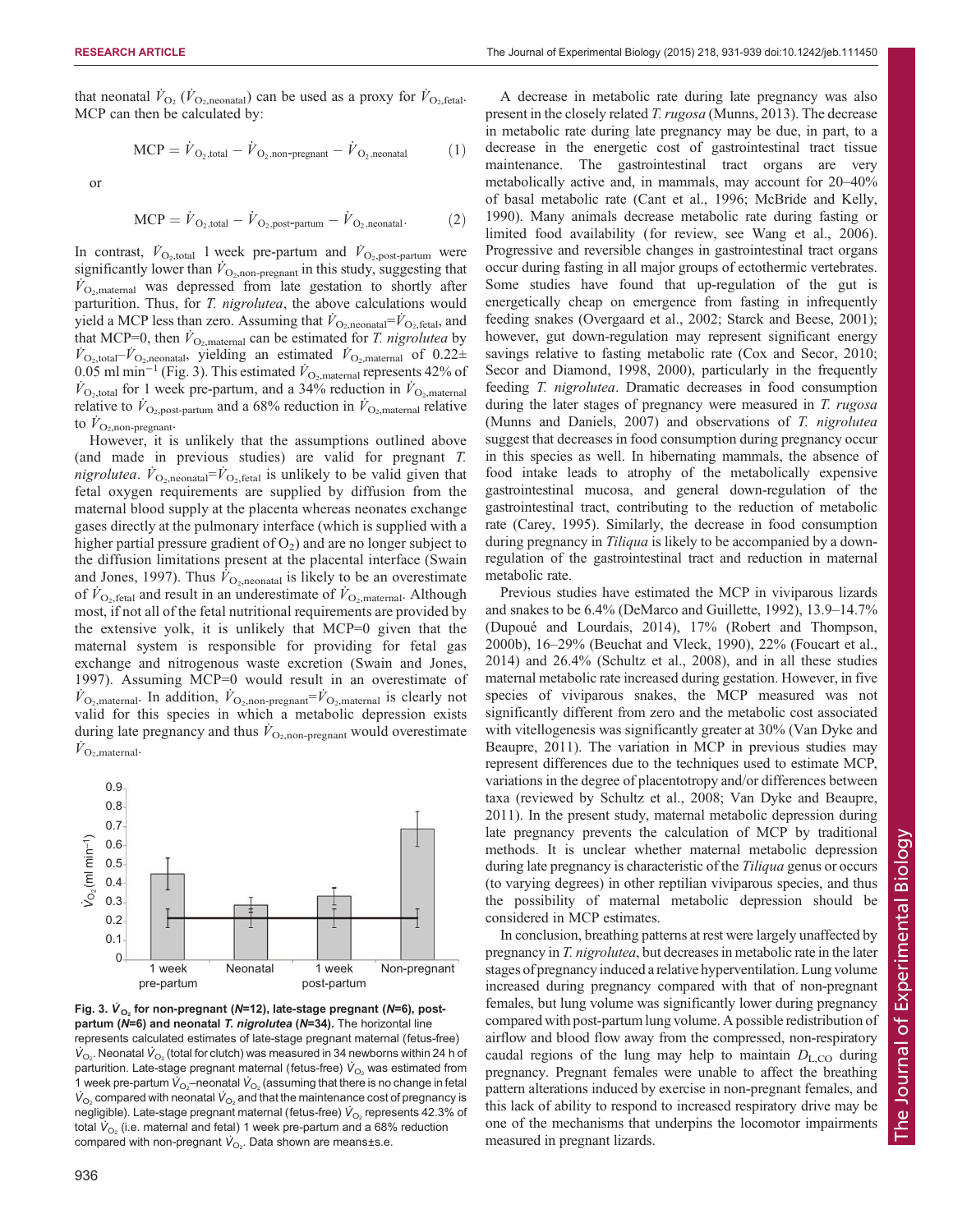### MATERIALS AND METHODS

# Animals

Blotched blue-tongued lizards (T. nigrolutea) were collected by hand throughout southeastern Tasmania, and a breeding colony was established at The University of Tasmania, Hobart (42°53′S, 147°19′E), as described in [Edwards and Jones \(2001\).](#page-7-0) Briefly, animals were held in mixed-sex groups of 10–12 individuals in roofed outdoor enclosures, 1.9×3.4×2.1 m. Enclosures were wire-fronted allowing access to natural photoperiod and ambient temperature: direct sunlight and a supplemental 120 W floodlight globe provided a thermal gradient across which individuals could thermoregulate. Lizards were fed three times a week on meat-flavoured dog food, fresh fruit and frozen mixed vegetables. Vitamin (Herpavite™) and mineral (Multical Dust™) were provided each week. Water was available ad libitum. Six gravid and 12 non-gravid females were used in this study. Body mass ranged from 396.4 to 652.6 g (mean±s.e., 540.5±24.5 g) in the non-pregnant females and from 394.7 to 681.0 g in the gravid females (mean±s.e., 600.6±31.8 g) during the late gestational period. Lizards were sexed based on relative head width and the absence of hemipenis musculature. Reproductive condition was assessed based on previous reproductive history and palpation of vitellogenic follicles in the October prior to the mating period. These experiments were performed under University of Tasmania Animal Ethics Committee approval A0012018.

#### Measurement of lung ventilation and gas exchange

Breathing patterns were measured non-invasively using pneumotachography [\(Glass and Johansen, 1979\)](#page-8-0) using techniques similar to those used previously in similar species ([Munns, 2013](#page-8-0); [Munns and Daniels, 2007;](#page-8-0) [Munns et al., 2004, 2005](#page-8-0)). A small light-weight mask was constructed from the end of a 20 ml syringe barrel. The mask was fitted over the lizard's nostrils, the mouth sealed, and the mask attached using a non-toxic dental polyether impression material (Impregum F, Henry Schein Halas, Brisbane, QLD, Australia). A pump (Reciprotor AB, Skara, Sweden) pulled fresh room air through the mask at a constant flow set between 0.4 and 0.6 l min−<sup>1</sup> , depending on the size of the lizard, and controlled with a mass flowmeter (Sierra Instruments Inc., Monterey, CA, USA). Care was taken to ensure that the flow rate though the mask exceeded the rate of expiration, thus minimising the possibility of rebreathing. An opening was made in the syringe barrel for excurrent airflow. Alterations in airflow due to ventilation were measured using a pneumotachograph (MLT1L Respiratory Flow Head, AD Instruments, Bella Vista, NSW, Australia) placed upstream of the mask, such that expirations caused a decrease in airflow and inspiration caused an increase in airflow. Pressure gradients induced by alterations in airflow across the pneumotachograph were monitored using a differential pressure transducer (ML141 spirometer, AD Instruments). The signal was calibrated by injecting and withdrawing known volumes of gas from the sealed mask,

and was integrated to obtain tidal volumes. Gas exiting the mask was subsampled, passed through an indicating desiccant (Drierite, WA Hammond, Xenia, OH, USA) and analysed for fractional concentrations of  $O_2(F_{O_2})$  and  $CO<sub>2</sub>$  ( $F<sub>CO<sub>2</sub></sub>$ ) (ML108 gas analyser, AD Instruments). The rates of oxygen consumption ( $\dot{V}_{\text{O}_2}$ ) and carbon dioxide production ( $\dot{V}_{\text{CO}_2}$ ) were determined as previously described ([Frappell et al., 1992\)](#page-8-0). Briefly:

$$
\dot{V}_{\text{O}_2} = \text{flow}' \times \left( F'_{\text{I}_{\text{O}_2}} - F'_{\text{E}_{\text{O}_2}} \right) / \left( 1 - F'_{\text{I}_{\text{O}_2}} \right),\tag{3}
$$

where I and E represent incurrent and excurrent gas, respectively, and the prime represents dry  $CO_2$ -free gas.  $CO_2$  was mathematically scrubbed using  $F'_{\rm O_2} = F_{\rm O_2} / (1 - F_{\rm CO_2})$ :

$$
\dot{V}_{\text{CO}_2} = \text{flow}' \times \left( F' \text{E}_{\text{CO}_2} - F' \text{I}_{\text{CO}_2} \right) / \left( 1 - F' \text{I}_{\text{CO}_2} \right),\tag{4}
$$

where the prime represents dry  $O_2$ -free gas. Metabolic gas values are reported as dry gases at standard temperature and pressure (STPD).

Breathing patterns were analysed in terms of inspired tidal volume  $(V_T)$ , breathing frequency (*f*), minute ventilation ( $\dot{V}_{E} = V_{T} \times f$ ), inspiratory duration  $(T<sub>I</sub>)$ , the duration of the breath-hold period  $(T<sub>NVP</sub>)$  and inspiratory airflow rate  $(V_T/T_I)$ . An average of 25 consecutive breaths were analysed and ventilatory volumes are reported for saturated gases at body temperature and barometric pressure (BTPS). The air convection requirements for  $O<sub>2</sub>$  (ACR  $O_2 = V_E/V_{O_2}$ ) and  $CO_2$  (ACR  $CO_2 = V_E/V_{CO_2}$ ) and respiratory exchange ratio  $(RER = \dot{V}_{\text{CO}_2} / \dot{V}_{\text{O}_2})$  were also calculated.

#### Measurement of lung volume and lung diffusing capacity

Measurements of lung volume and lung diffusing capacity in adult lizards were obtained using carbon monoxide and helium clearance techniques as previously described for lizards by [Frappell et al. \(2002a,b](#page-8-0)). Lizards, with breathing masks attached, were connected to a closed circuit of known volume  $(V_{sys})$ , consisting of flexible tubing, carbon monoxide and helium analysers (CO and He Analysers, Morgan, Chatham, Kent, UK), a collapsible reservoir (500 ml paediatric rebreathing bag, Inmed, Malaysia), desiccants Drierite and CO<sub>2</sub> scrubber (soda lime, Dräger, Lübeck, Germany) and a pump that ensured a constant flow ( $\sim$ 1000 ml min<sup>-1</sup>). A series of solenoid valves switched the lizard (during an end-inspiratory pause) from breathing air on the open circuit to breathing the test gas (12.9% He, 0.253% CO in balance of air) on the closed circuit (Fig. 4). When the lizard was connected to the closed circuit, the test gas and the pulmonary air were mixed by the lizard's breathing. CO and He analysers continually measured the concentrations of gases in the closed circuit; the CO continually declined as it diffused across the lung while the He with low diffusibility was diluted to a new level. Lizards were returned to breathing air on the open circuit once He concentrations had reached a new steadystate level (∼2–3 min).



Fig. 4. Schematic representation of the experimental set-up used. Breathing patterns and metabolic rates were measured while lizards breathed room air via an open-flow circuit (grey dotted line) consisting of incurrent air being pulled through a pneumotachometer and the lizard's breathing mask via a pump controlled by a mass flow controller. Outflow from the breathing mask was sub-sampled through a desiccant by  $O_2$  and  $CO_2$  gas analysers. Lung diffusing capacity and lung volume were measured via a closed circuit consisting of the lizard with breathing mask, CO He reservoir, desiccants, a pump and CO He gas analysers.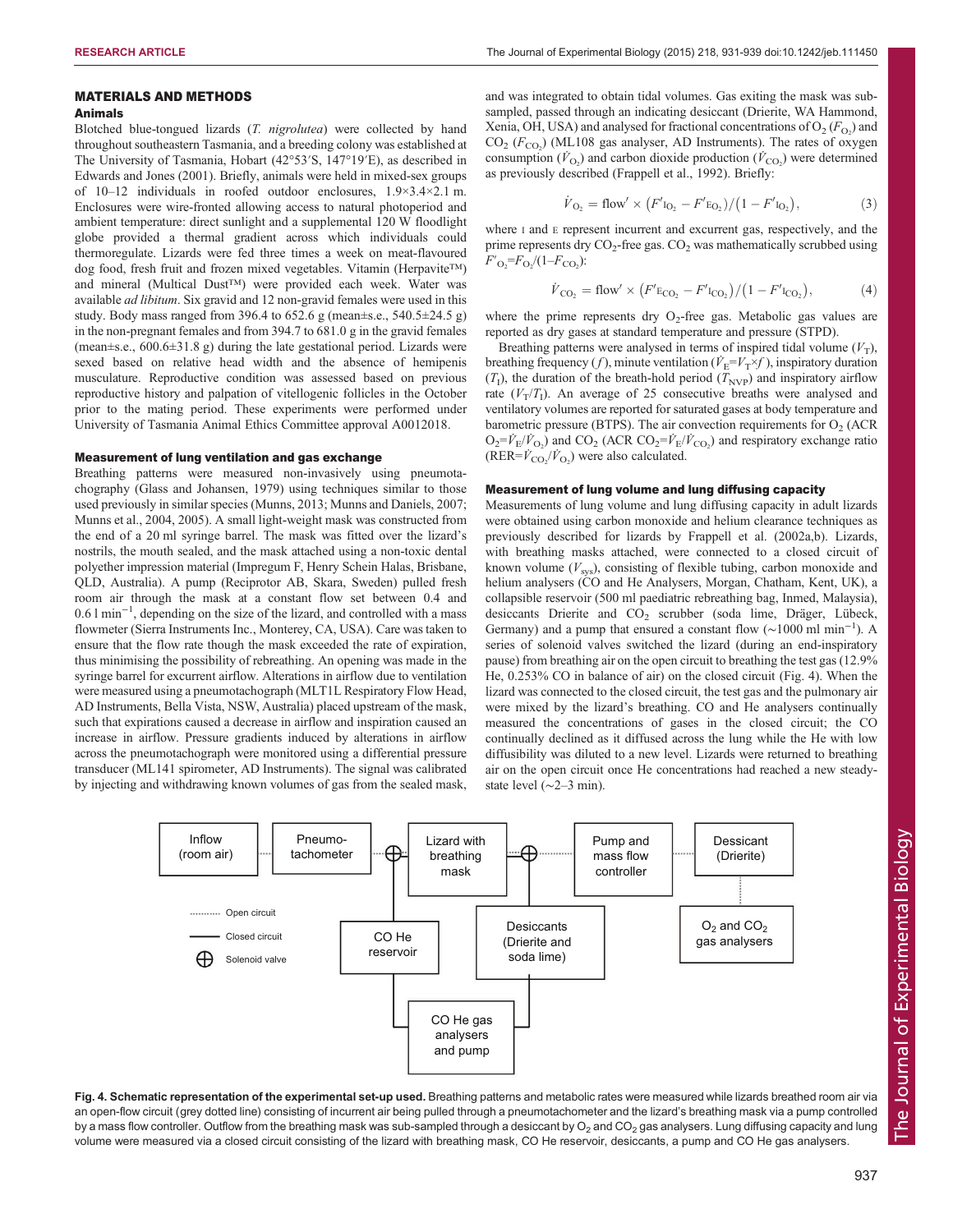<span id="page-7-0"></span>The volume of the system  $(V_{sys})$  was determined by injecting a known volume of air  $(V_{\text{air}})$  into the closed circuit containing the test gas and measuring the difference between the initial  $(F<sub>He</sub>)$  and final  $(F<sub>He</sub>)$ fractional concentrations of He in the circuit:

$$
V_{\rm sys(BTPS)} = V_{\rm air(BTPS)} \times [F_{\rm EHe}/(F_{\rm He} - F_{\rm EHe})]. \tag{5}
$$

The volume of the lung ( $V_L$ ) and the combined circuit ( $V_{sys}+V_L$ ) could then be calculated, given that the solubility of He in blood is very low  $(0.0095 \text{ ml } \text{ml}^{-1} \text{ atm}^{-1})$  ([Muysers and Smidt, 1969](#page-8-0)):

$$
V_{\rm sys(BTPS)} + V_{\rm L(BTPS)} = V_{\rm sys(BTPS)} \times (F_{\rm He}/F_{\rm EHe}). \tag{6}
$$

The diffusing capacity of the lung for carbon monoxide  $(D_{L,CO})$  was based on methods described previously (Crawford et al., 1976; Depledge, 1985; [Frappell et al., 2002a\)](#page-8-0). Briefly, when the lizard was breathing while attached to the closed circuit, the fractional concentration of CO declined continually and thus  $D_{L,CO}$  could be calculated by:

$$
D_{\text{L,CO}} = (V_{\text{sys}(\text{STPD})} + V_{\text{L}(\text{STPD})})/(P_{\text{B}} - P_{\text{H}_2\text{O}(30)})
$$
  
× ln rel- $F_{\text{CO}}(t)/t$ , (7)

where t is time and rel- $F_{CO}(t)$  is given by:

$$
\text{rel-}F_{\text{CO}}(t) = F_{\text{CO}}(t) \times F_{\text{He,max}}/[F_{\text{CO,max}} \times F_{\text{He}}(t)].\tag{8}
$$

#### Experimental protocol

Metabolic rate and breathing patterns were obtained from pregnant and nonpregnant female lizards from December (early pregnancy) to February (late pregnancy) and in the first 24 h after birth. Determining the stage of pregnancy non-invasively in T. nigrolutea is difficult and, as a result, data are expressed as weeks prior to birth rather than time post-conception, enabling comparisons to be made between animals without the complication of potentially variable developmental times and unknown conception dates.

Lizards were fasted for a minimum of 72 h prior to commencing experiments to avoid the possible confounding effects of digestion-induced alterations in metabolic rate. Experiments were performed at 30°C and animals were equilibrated at the test temperature for a minimum of 12 h. Breathing masks were fitted and lizards wrapped loosely in cotton cloth to discourage movement. After 60 min of breathing air, the lizards were switched to breathing the test gas for 2–3 min. Once He fractional concentrations had reached a steady state, air was returned to the incurrent gas line for a minimum of 30 min and lizards were monitored until normal breathing patterns and levels of  $\dot{V}_{\text{O}_2}$  were reached. Lizards were then exercised using the righting reflex for 2 min while breathing air and then immediately switched to breathing the test gas on the closed circuit for 2–3 min. Any lizard that failed to right itself over the 2 min exercise period was eliminated from the study. Lizards were returned to breathing air for another 30 min during recovery from exercise.

#### Measurement of neonatal metabolic rate

In the first 24 h following birth, neonates from each clutch were placed into individual 30°C metabolic chambers with an incurrent air flow rate of 150 ml min−<sup>1</sup> . For 10 min of each hour, the metabolic chamber was sealed (both incurrent and excurrent air flows from the chamber were stopped) to facilitate the measurement of expired  $CO<sub>2</sub>$  and  $O<sub>2</sub>$  concentrations. Resting metabolic rates were calculated from the average of periods with low and stable measurements. All individuals from each clutch were measured and average neonate and total clutch metabolic rates were calculated.

#### Data collection, analysis and statistics

All signals were collected at 1 kHz using a Powerlab data acquisition system (Model 8/30, AD Instruments) and Chart data acquisition software (AD Instruments). For studies using adult lizards, the last 25 consecutive breaths were analysed. All data are presented as means±s.e. Ventilatory volumes are reported at BTPS and  $\dot{V}_{\text{O}_2}$  and  $\dot{V}_{\text{CO}_2}$  at STPD.

Breathing patterns, metabolic rates,  $V<sub>L</sub>$  and  $D<sub>L,CO</sub>$  during gestation were analysed using two-way ANOVA  $(P< 0.05)$ , followed by paired Dunnett's

#### Acknowledgements

We are grateful to Ms Joanne Horton for assistance with animal husbandry and during data collection, and Elias Polymeropoulos and Sarah Andrewartha for technical assistance.

#### Competing interests

The authors declare no competing or financial interests.

#### Author contributions

S.L.M. contributed to all aspects of the study, including conception, design and execution of the experiments, interpretation of the findings, and drafting and revising the article. A.E. contributed to execution of the experiments, and S.N. and P.B.F. contributed experimental design. All authors contributed to interpretation of the findings being published, and drafting and revising the article.

#### Funding

Funding for this study was provided by a James Cook University Faculty Grant and an endowment from Mr R. Lobb.

#### References

- Bauwens, D. and Thoen, C. [\(1981\). Escape tactics and vulnerability to predation](http://dx.doi.org/10.2307/4133) [associated with reproduction in the lizard](http://dx.doi.org/10.2307/4133) Lacerta vivipara. J. Anim. Ecol. 50, [733-743.](http://dx.doi.org/10.2307/4133)
- Bennett, A. F. and Hicks, J. (2001). Postprandial exercise: prioritization or additivity of the metabolic responses? J. Exp. Biol. 204, 2127-2132.
- Beuchat, C. A. and Vleck, D. (1990). Metabolic consequences of viviparity in a lizard, Sceloporus jarrovi. Physiol. Zool. 63, 555-570.
- Blackburn, D. G. [\(2006\). Squamate reptiles as model organisms for the evolution of](http://dx.doi.org/10.1655/0733-1347(2007)20[131:SRAMOF]2.0.CO;2) viviparity. [Herpetol. Monogr.](http://dx.doi.org/10.1655/0733-1347(2007)20[131:SRAMOF]2.0.CO;2) 20, 131-146.
- [Bleu, J., Massot, M., Haussy, C. and Meylan, S.](http://dx.doi.org/10.1098/rspb.2011.0966) (2011). Experimental litter size [reduction reveals costs of gestation and delayed effects on offspring in a](http://dx.doi.org/10.1098/rspb.2011.0966) viviparous lizard. [Proc. R. Soc. B. Biol. Sci.](http://dx.doi.org/10.1098/rspb.2011.0966) 279, 489-498.
- [Bonnett, X., Naulleau, G. and Mauget, R.](http://dx.doi.org/10.1006/gcen.1994.1047) (1994). The influence of body condition on 17-β [estradiol levels in relation to vitellogenesis in female](http://dx.doi.org/10.1006/gcen.1994.1047) Vipera aspis (Reptilia viperidae). [Gen. Comp. Endocrinol.](http://dx.doi.org/10.1006/gcen.1994.1047) 93, 424-437.
- Cant, J., McBride, B. and Croom, W. (1996). The regulation of intestinal metabolism and its impact on whole animal energetics. J. Anim. Sci. 74, 2541-2553.
- Carey, H. (1995). Gut feelings about hibernation. Physiology 10, 55-61.
- [Cieri, R. L., Craven, B. A., Schachner, E. R. and Farmer, C. G.](http://dx.doi.org/10.1073/pnas.1405088111) (2014). New insight [into the evolution of the vertebrate respiratory system and the discovery of](http://dx.doi.org/10.1073/pnas.1405088111) [unidirectional airflow in iguana lungs.](http://dx.doi.org/10.1073/pnas.1405088111) Proc. Natl. Acad. Sci. USA 111, 17218-17223.
- Cox, C. L. and Secor, S. M. [\(2010\). Integrated postprandial responses of the](http://dx.doi.org/10.1086/648737) [diamondback water snake,](http://dx.doi.org/10.1086/648737) Nerodia rhombifer. Physiol. Biochem. Zool. 83, 618-631.
- [Crawford, E. C., Jr, Gatz, R. N., Magnussen, H., Perry, S. F. and Piiper, J.](http://dx.doi.org/10.1007/BF00691223) (1976). [Lung volumes, pulmonary blood flow and carbon monoxide diffusing capacity of](http://dx.doi.org/10.1007/BF00691223) turtles. [J. Comp. Physiol. B](http://dx.doi.org/10.1007/BF00691223) 107, 169-178.
- DeMarco, V. (1993). Metabolic rates of females viviparious lizards (Sceloporus jarrovi) throughout the reproductive cycle: do pregnant lizards adhere to standard allometry? Physiol. Zool. 66, 166-180.
- DeMarco, V. and Guillette, L. J. [\(1992\). Physiological cost of pregnancy in a](http://dx.doi.org/10.1002/jez.1402620404) viviparous lizard ([Sceloporus jarrovi](http://dx.doi.org/10.1002/jez.1402620404)). J. Exp. Zool. 262, 383-390.
- Depledge, M. H. [\(1985\). Respiration and lung function in the mouse,](http://dx.doi.org/10.1016/0034-5687(85)90041-6) Mus musculus [\(with a note on mass exponents and respiratory variables\).](http://dx.doi.org/10.1016/0034-5687(85)90041-6) Respir. Physiol. 60, [83-94.](http://dx.doi.org/10.1016/0034-5687(85)90041-6)
- Donnelly, P. and Woolcock, A. [\(1977\). Ventilation and gas exchange in the carpet](http://dx.doi.org/10.1007/BF00692525) phython, [Morelia spilotes variegata](http://dx.doi.org/10.1007/BF00692525). J. Comp. Physiol. B 122, 403-418.
- Duncker, H. (1978). General morphological principals of amniotic lungs. In Respiratory Function in Birds, Adults and Embryonic (ed. J. Piiper), pp. 2-15. New York: Springer-Verlag.
- Duncker, H.-R. [\(2004\). Vertebrate lungs: structure, topography and mechanics. A](http://dx.doi.org/10.1016/j.resp.2004.07.020) [comparative perspective of the progressive integration of the respiratory system,](http://dx.doi.org/10.1016/j.resp.2004.07.020) [locomotor apparatus and ontogenetic development.](http://dx.doi.org/10.1016/j.resp.2004.07.020) Respir. Physiol. Neurobiol. 144[, 111-124.](http://dx.doi.org/10.1016/j.resp.2004.07.020)
- Dupoué, A. and Lourdais, O. [\(2014\). Relative reproductive effort drives metabolic](http://dx.doi.org/10.1111/jzo.12116) [changes and maternal emaciation during pregnancy in a viviparous snake.](http://dx.doi.org/10.1111/jzo.12116) J. Zool. 293[, 49-56.](http://dx.doi.org/10.1111/jzo.12116)
- Edwards, A. and Jones, S. M. [\(2001\). Changes in plasma progesterone, estrogen,](http://dx.doi.org/10.1006/gcen.2001.7634) [and testosterone concentrations throughout the reproductive cycle in female](http://dx.doi.org/10.1006/gcen.2001.7634) [viviparous blue-tongued skinks,](http://dx.doi.org/10.1006/gcen.2001.7634) Tiliqua nigrolutea (Scincidae), in Tasmania. Gen. [Comp. Endocrinol.](http://dx.doi.org/10.1006/gcen.2001.7634) 122, 260-269.
- Edwards, A. and Jones, S. M. (2004). Gestation, parturition and neonatal behaviour in the blotched blue-tongue lizard, Tiliqua nigrolutea, in captivity: observations of maternal care in a viviparous lizard. Herptofauna 34, 113-118.